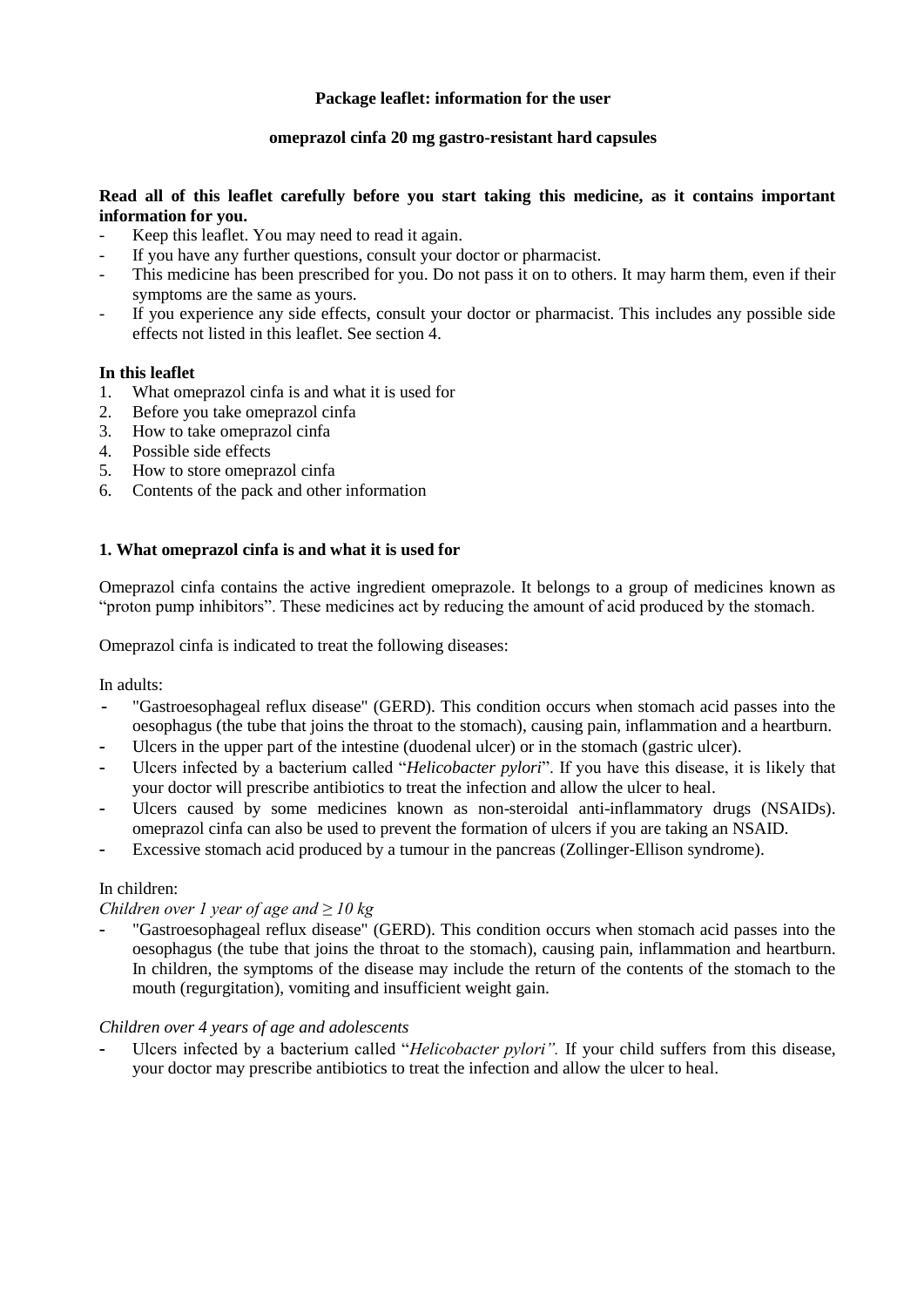## **2. Before you take omeprazol cinfa**

## **Do not take omeprazol cinfa**

- **-** If you are allergic to omeprazole or any of the other ingredients of this medicine (listed in section 6).
- **-** If you are allergic to medicines that contain proton pump inhibitors (e.g. pantoprazole, lansoprazole, rabeprazole or esomeprazole).
- **-** If you are taking a medicine that contains nelfinavir (used to treat HIV infection).

Do not take omeprazol cinfa if you are in any of the abovementioned categories. If you are uncertain, talk to your doctor or pharmacist before taking omeprazol cinfa.

# **Warnings and precautions**

Consult your doctor or pharmacist before starting to take omeprazol cinfa.

Omeprazol cinfa can mask the symptoms of other diseases. Therefore, if you experience any of the following conditions before you start taking omeprazol cinfa or during treatment, consult your doctor immediately:

- **-** You lose weight for no apparent reason and have difficulty swallowing.
- **-** You have stomach pain or indigestion.
- **-** If you have ever had a skin reaction after treatment with a medicine similar to omeprazol cinfa to reduce stomach acidity.
- **-** If you have a skin rash, especially in areas of skin exposed to the sun, consult your doctor as soon as possible, as you may need to discontinue treatment with omeprazol cinfa. Remember to mention any other symptom that you may notice, such as joint pain.
- **-** You start to vomit food or blood.
- Your stools are black (faeces stained with blood).
- If you have severe or persistent diarrhoea, as a slight increase in infectious diarrhoeas has been associated with omeprazole.
- **-** You have severe liver problems.

Before taking this drug, tell your doctor if you are scheduled to have a specific blood test (Chromogranin A).

If you take omeprazol cinfa for a long period of time (more than 1 year) your doctor will probably perform regular check-ups. You should report any new or unusual symptom or circumstances whenever you visit your doctor.

The risk of hip, wrist or spinal column fractures may increase slightly if you are taking proton-pump inhibitors such as omeprazole, especially if you take them for more than one year. Inform your doctor if you have osteoporosis or are taking corticosteroids (which can increase the risk of osteoporosis).

## **Children**

Some children with chronic diseases may require long-term treatment, however this is not recommended. Do not administer this medicine to children under 1 year of age or who weigh <10 kg.

## **Taking omeprazol cinfa with other medicines**

Inform your doctor or pharmacist if you are taking, have recently taken or might have to take any other medicines. This includes non-prescription drugs. This is because omeprazol cinfa can affect the mechanism of action of some medicines, and some medicines can affect omeprazol cinfa.

Do not take omeprazol cinfa if you are taking a medicine that contains **nelfinavir** (used to treat HIV infection).

Inform your doctor or pharmacist if you are taking any of the following medicines:

- **-** Ketoconazole, itraconazole, posaconazole or voriconazole (used to treat fungal infections).
- **-** Digoxin (used to treat heart problems).
- **-** Diazepam (used to treat anxiety, as a muscle relaxant or for epilepsy).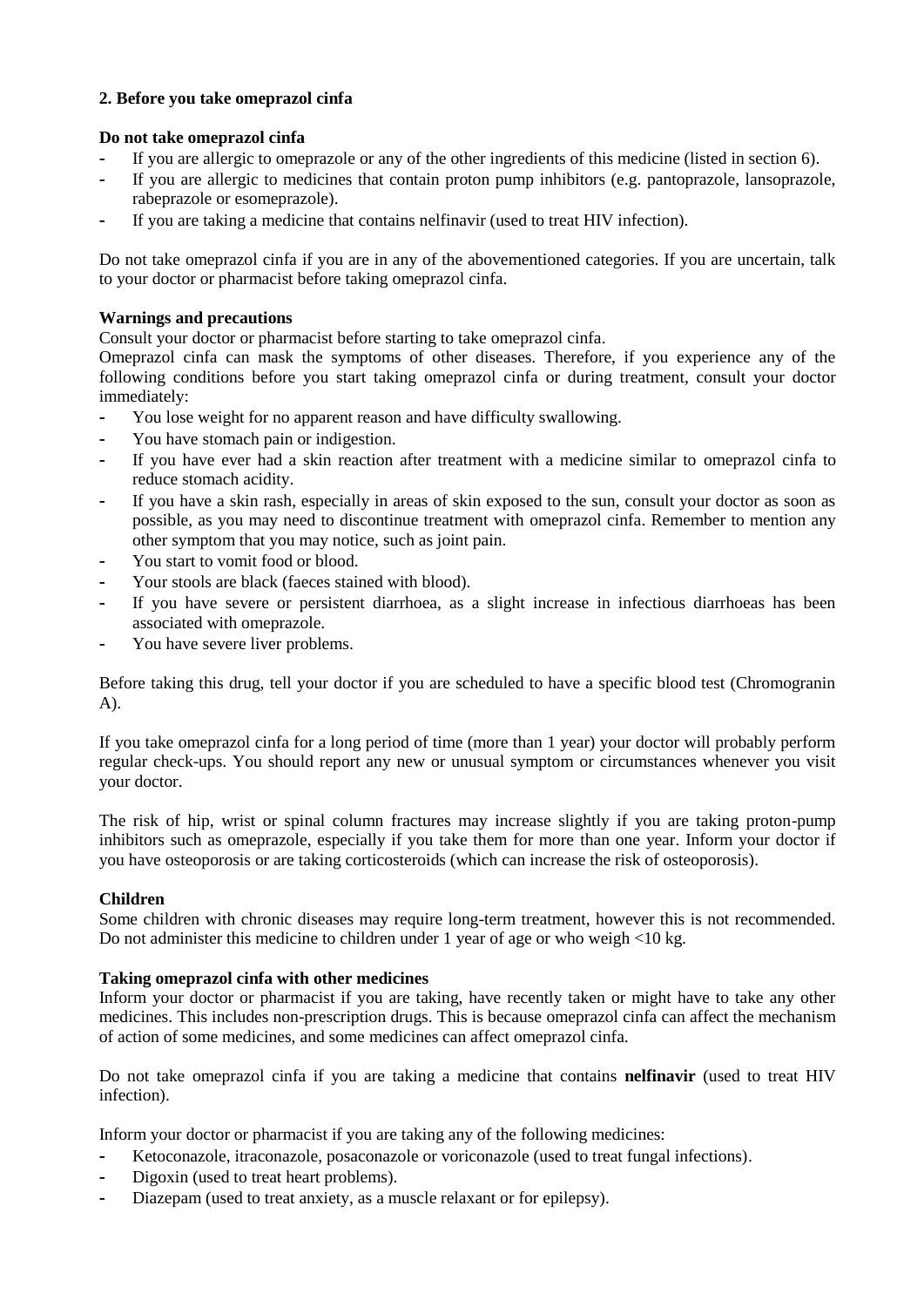- **-** Phenytoin (used for epilepsy). If you are taking phenytoin, your doctor will need to monitor you when you start or finish your treatment with omeprazol cinfa.
- **-** Drugs used to prevent blood clots like warfarin or other vitamin K antagonists. Your doctor will monitor you when you start or finish your treatment with omeprazol cinfa.
- **-** Rifampicin (used to treat tuberculosis).
- **-** Atazanavir (used to treat HIV infection).
- **-** Tacrolimus (in cases of organ transplant).
- **-** Saint John's wort (*Hypericum perforatum*) (used to treat mild depression).
- **-** Cilostazol (used to treat intermittent claudication).
- **-** Saquinavir (used to treat HIV infection).
- **-** Clopidogrel (used to prevent blood clots (thrombosis)).
- **-** Erlotinib (used to treat cancer).
- **-** Methotrexate (chemotherapy drug used in high doses to treat cancer) if you are taking a high dose of methotrexate, your doctor will have to temporarily stop treatment with omeprazol cinfa.

If, in addition to omeprazol cinfa, your doctor has prescribed to you the antibiotics amoxicillin and clarithromycin to treat ulcers caused by infection with *Helicobacter pylori*, it is very important that you inform your doctor about the other medicines you are taking.

### **Taking omeprazol cinfa with food and drink**

You may take your capsules with food or on an empty stomach. See section 3.

#### **Pregnancy and breastfeeding**

If you are pregnant or breastfeeding, suspect that you might be pregnant or intend to become pregnant, consult your doctor or pharmacist before taking this medicine. Omeprazole passes into breast milk, but it is unlikely to affect the child when used in therapeutic doses.

Your doctor will decide if you can take omeprazol cinfa if you are breastfeeding.

### **Driving and using machines**

Omeprazol cinfa is unlikely to affect your ability to drive or use machinery or tools. Side effects such as dizziness and visual disturbances may appear (see section 4). If this occurs, you should not drive or use machinery.

### **Omeprazol cinfa contains sucrose and sodium**

This medication contains sucrose. If you have been told by your doctor that you are intolerant to certain sugars, please consult your doctor before taking this medicine.

This medicine contains less than 1 mmol of sodium (23 mg) per dose unit; that is, it is essentially "sodiumfree".

### **3. How to take omeprazol cinfa**

Always take omeprazol cinfa exactly as your doctor has instructed you to. Consult your doctor or pharmacist again if you are not sure.

Your doctor will indicate how many capsules you should take and for how long. This will depend on your condition and age.

The recommended dose is:

### **Use in adults**

Treatment of the symptoms of GERD, such as **heartburn and acid regurgitation:**

- **-** If your doctor finds that you have slight damage to your oesophagus, the recommended dose is 20 mg once a day for 4-8 weeks. Your doctor may prescribe a dose of 40 mg for another 8 weeks if your oesophagus has not yet healed.
- **-** recommended dose once the oesophagus has healed is 10 mg once a day.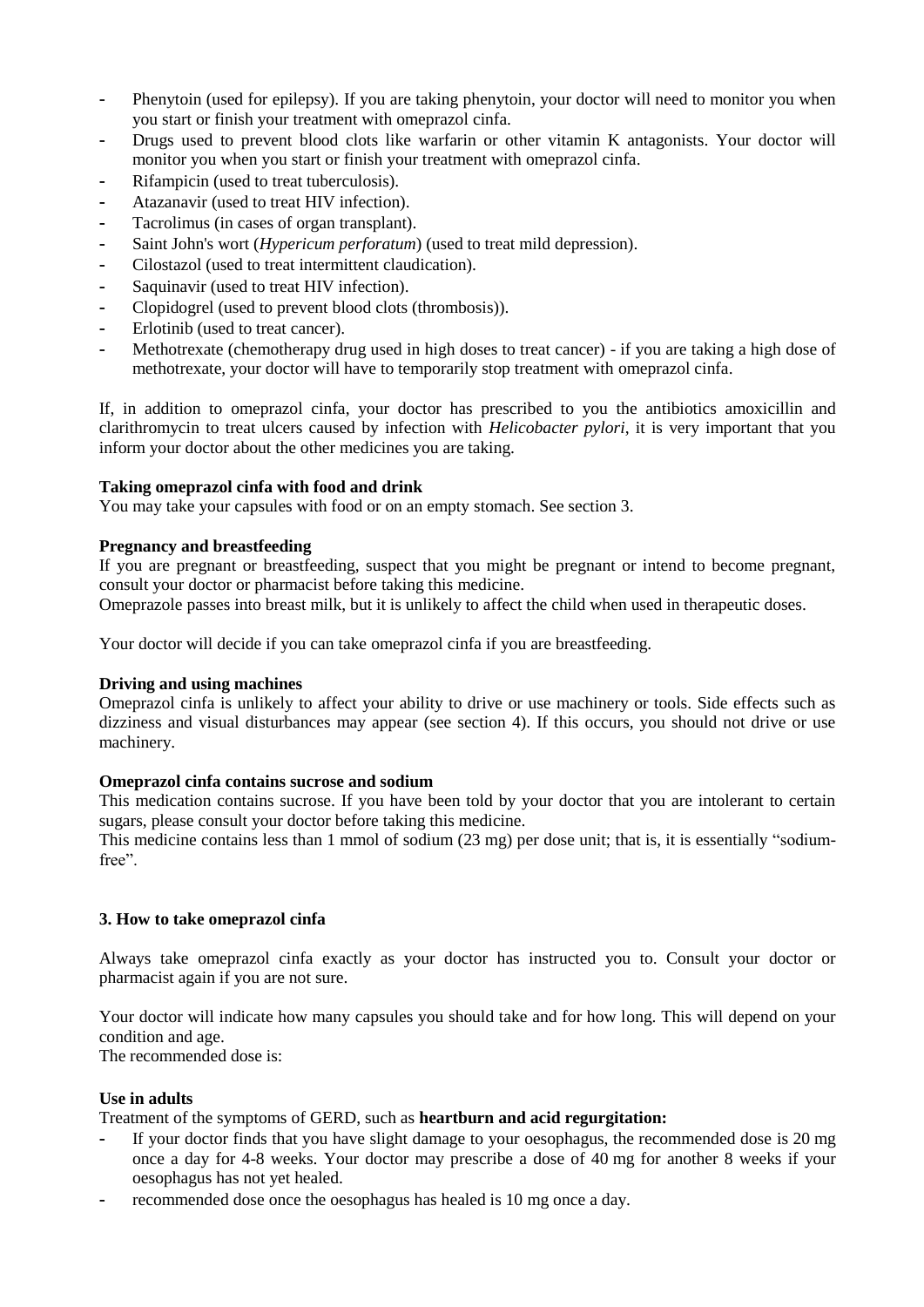**-** If your oesophagus is not damaged, the recommended dose is 10 mg once a day.

# Treatment of **ulcers of the upper part of the intestine** (duodenal ulcer):

- The recommended dose is 20 mg once a day for 2 weeks. Your doctor may prescribe the same dose for another 2 weeks if the ulcer has not yet healed.
- **-** If the ulcer does not fully heal, the dose may be increased to 40 mg once a day for 4 weeks.

# Treatment of **stomach ulcers** (gastric ulcer):

- The recommended dose is 20 mg once a day for 4 weeks. Your doctor may prescribe the same dose for another 4 weeks if the ulcer has not yet healed.
- **-** If the ulcer does not fully heal, the dose may be increased to 40 mg once a day for 8 weeks.

# **Prevention** of the recurrence of **stomach and duodenal ulcers**:

**-** The recommended dose is 10 mg to 20 mg once a day. Your doctor may increase your dose to 40 mg once a day.

## **Treatment of stomach and duodenal ulcers caused by non-steroidal anti-inflammatory drugs (NSAIDs**):

The recommended dose is 20 mg once a day for 4-8 weeks.

# **Prevention of stomach and duodenal ulcers** during administration of **NSAIDs:**

The recommended dose is 20 mg once a day.

Treatment of **ulcers caused by** *Helicobacter pylori* infection and prevention of their recurrence:

- The usual dose is 20 mg of omeprazol cinfa twice a day for a week.
- **-** Your doctor will also instruct you to take two of the following antibiotics: amoxicillin, clarithromycin and metronidazole.

Treatment of excessive stomach acid produced by a **tumour in the pancreas (Zollinger-Ellison syndrome):**

- The recommended dose is 60 mg a day.
- Your doctor will adjust the dose depending on your needs and will also decide how long you should take this medicine.

## **Children and adolescents**

Treatment of the symptoms of GERD, such as **heartburn and acid regurgitation**

**-** Children over 1 year of age weighing more than 10 kg can take omeprazol cinfa. The dose for children is based on body weight, and your doctor will determine the correct dose.

Treatment of **ulcers caused by** *Helicobacter pylori* infection and prevention of their recurrence:

- **-** Children over 4 years of age can take omeprazol cinfa. The dose for children is based on body weight, and your doctor will determine the correct dose.
- **-** The doctor will also prescribe for your child two antibiotics, amoxicillin and clarithromycin.

## **How to take this medicine**

- **-** Taking the capsules in the morning is recommended.
- **-** You may take your capsules with food or on an empty stomach.
- **-** Swallow the capsules whole with half a glass of water. Do not chew or crush the capsules, as they contain coated granules that prevent the medicine from breaking down from the action of stomach acid. It is therefore important not to damage the granules.

## **What to do if you or your child has problems swallowing capsules**

**-** If you or your child has problems swallowing capsules:

**-** Open the capsules and swallow the contents directly with half a glass of water, or pour the contents into a glass of still water, an acidic fruit juice (e.g. apple, orange or pineapple) or apple sauce.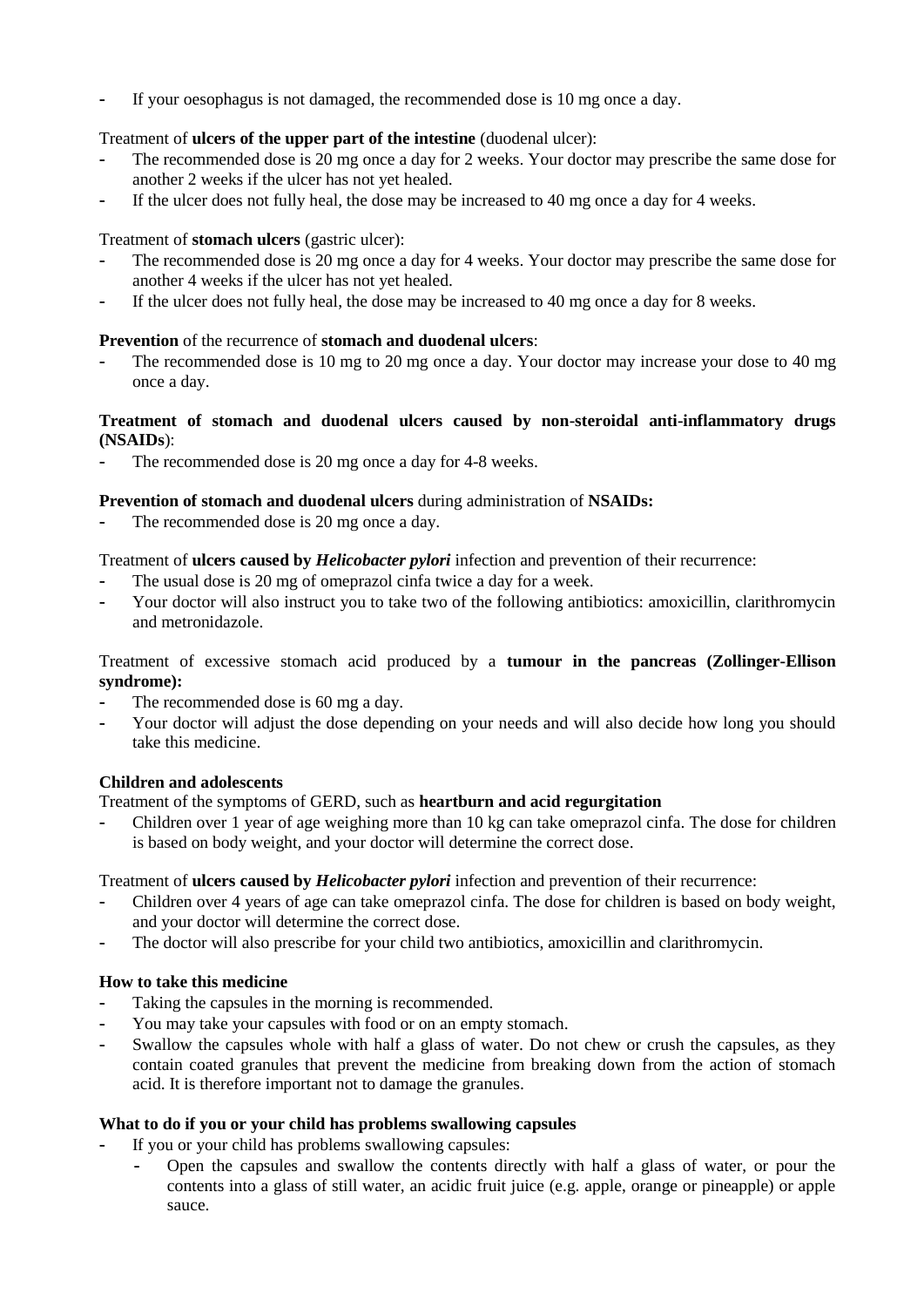- **-** Always shake the mixture just before drinking (the mixture will not be transparent). Then drink the mixture immediately or within 30 minutes.
- **-** To make sure that you have taken all of the medicine, fill the glass of water halfway, swirl it thoroughly and drink all of the water. The solid parts contain the medicine; do not chew or crush them.

### **If you take more omeprazol cinfa than you should**

If you take more omeprazol cinfa than prescribed by your doctor, consult your doctor or pharmacist immediately.

In case of overdose or accidental ingestion, consult your doctor or pharmacist immediately or call the Toxicology Information Service, telephone +34 91 562 04 20, indicating the medicine and quantity ingested.

### **If you forget to take omeprazol cinfa**

If you forget to take a dose, take it as soon you remember. However, if it is almost time for the next dose, skip the forgotten dose. Do not take a double dose to make up for a forgotten dose.

### **If you stop taking omeprazol cinfa**

Do not stop the treatment with omeprazol cinfa without first talking to your doctor or pharmacist. If you have any further questions about the use of this medicine, ask your doctor or pharmacist.

### **4. Possible side effects**

Like all medicines, this medicine can cause side effects, although not everybody will experience them.

### **If you notice any of the following rare but serious side effects, stop taking omeprazol cinfa and consult your doctor immediately:**

- Sudden wheezing (whistling sound when breathing), swelling of the lips, tongue and throat or body, skin rash, fainting, or difficulty swallowing (serious allergic reaction).
- Reddening of the skin with the formation blisters or peeling. Severe blisters and bleeding of the lips, eyes, mouth, nose and genitals may also appear. It could be due to "Stevens-Johnson syndrome" or "toxic epidermal necrolysis".
- Yellow skin, darkened urine and tiredness, which can be symptoms of liver problems.

Other side effects include:

## **Common side effects (may affect up to 1 in 10 people):**

- Headache.
- Effects on the stomach or the intestine: diarrhoea, stomach ache, constipation and wind (flatulence).
- Nausea or vomiting.
- **-** Benign polyps in the stomach.

### **Uncommon side effects (may affect up to 1 in 100 people):**

- Swollen feet and ankles.
- Sleep disturbances (insomnia).
- Dizziness, tingling sensation, drowsiness.
- Feeling that everything is spinning (vertigo).
- Changes in blood tests for checking liver function.
- Skin rash, welts and itching.
- General feeling of malaise and lack of energy.

## **Rare side effects (may affect up to 1 in 1,000 people)**

- Problems in the blood, such as a reduction in white blood cells or platelets. This can cause weakness or bruising and increase the likelihood of contracting infections.
- Allergic reactions, sometimes very intense, which include swelling of the lips, tongue and throat,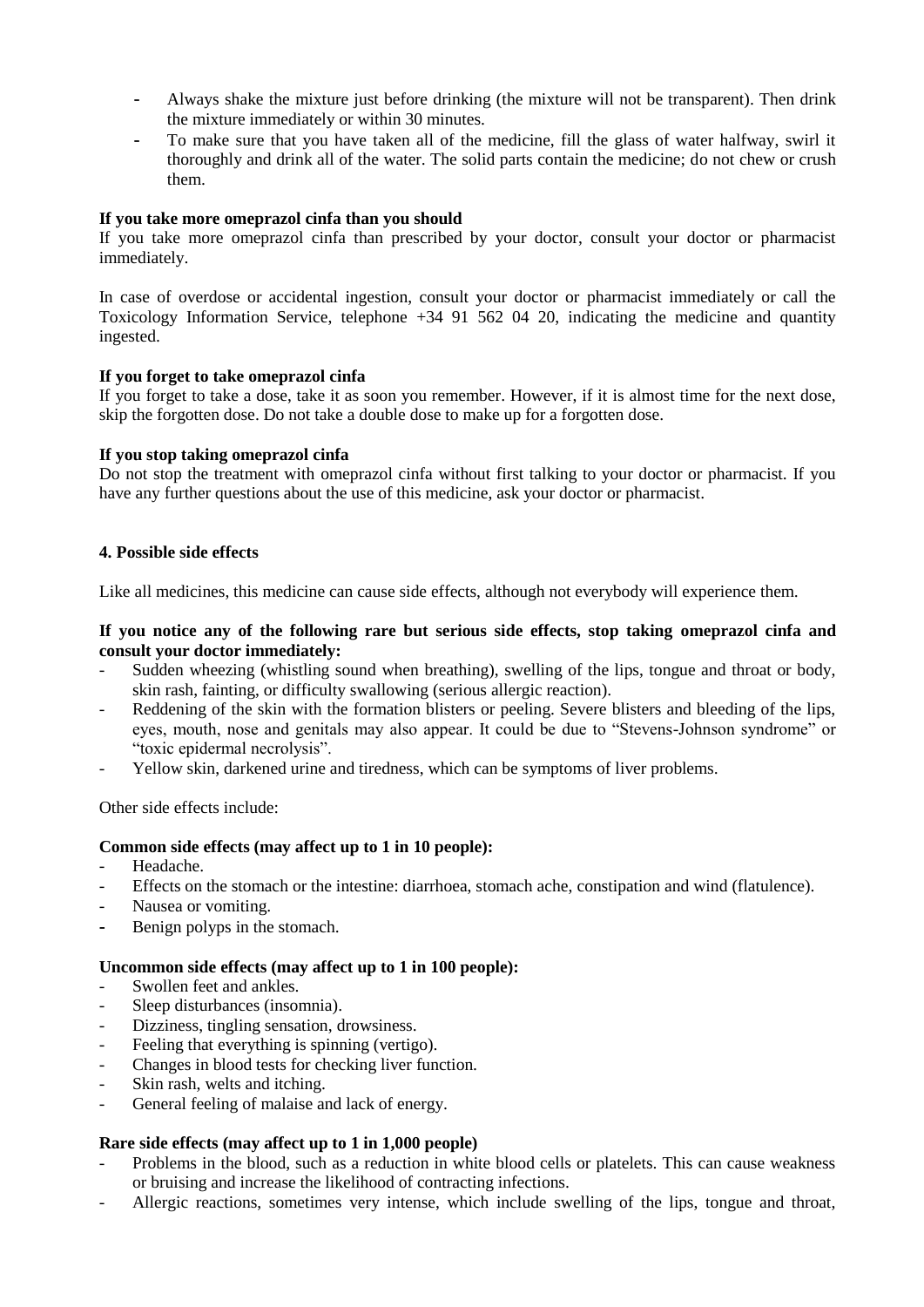fever, and wheezing.

- Low concentration of sodium in the blood. This can cause weakness, vomiting and cramps.
- Agitation, confusion or depression.
- Taste alterations.
- Visual impairment, such as blurred vision.
- Sudden sensation of shortness of breath (bronchospasm).
- Dry mouth.
- Inflammation inside the mouth.
- Infection called "thrush", which can affect the intestine and is caused by a fungus.
- Liver problems, such as jaundice, which can cause yellowing of the skin, dark urine and tiredness.
- Hair loss (alopecia).
- Skin rash with exposure to sunlight.
- Joint pain (arthralgia) or muscle pain (myalgia).
- Serious kidney problems (interstitial nephritis).
- Increased sweating.

### **Very rare side effects (may affect up to 1 in 10,000 people):**

- Alterations to blood count, such as agranulocytosis (lack of white blood cells).
- Aggressiveness.
- Seeing, feeling or hearing things that do not exist (hallucinations).
- Severe liver problems that cause liver failure and inflammation of the brain.
- Sudden appearance of a severe skin rash, formation of blisters or peeling of the skin. May be accompanied by a high fever and joint aches (erythema multiforme, Stevens-Johnson syndrome, toxic epidermal necrolysis).
- Muscle weakness.
- Increased breast size in males.

### **Frequency unknown (frequency cannot be estimated from the available data).**

- Rash, possibly with joint pain
- Inflammation in the intestine (which causes diarrhoea).
- If you are taking omeprazol cinfa for longer than three months, the magnesium levels in your blood may go down. Low magnesium levels may manifest as tiredness, involuntary muscle spasms, disorientation, seizures, dizziness or increased heart rate. If you have any of these symptoms, inform your doctor immediately. Low magnesium levels may also cause the potassium and calcium levels in your blood to drop. Your doctor may decide to perform regular blood tests to monitor your magnesium levels.

On rare occasions, omeprazol cinfa may affect white blood cells and trigger an immunodeficiency. If you suffer from an infection with symptoms, such as a fever with a very poor overall condition, or fever with symptoms of a local infection, such as pain in your neck, throat or mouth or difficulty urinating, you should consult your doctor as soon as possible to have a blood test and be able to rule out a lack of white blood cells (agranulocytosis). It is important at that moment for you to provide information about the medicine you are taking.

### **Reporting of side effects**

If you experience any type of side effect, consult your doctor or pharmacist. This includes any possible side effects not listed in this leaflet. You can also report side effects directly via the Spanish Pharmacovigilance System for Medicines for Human Use: [www.notificaram.es.](http://www.notificaram.es/) By reporting side effects, you can help provide more information on the safety of this medicine.

### **5. How to store omeprazol cinfa**

Keep this medicine out of the sight and reach of children.

Blister: This medicine product does not require any special storage conditions. Bottle: Do not store above 25<sup>o</sup>C. Keep the bottle tightly closed to protect it from moisture. Expires three